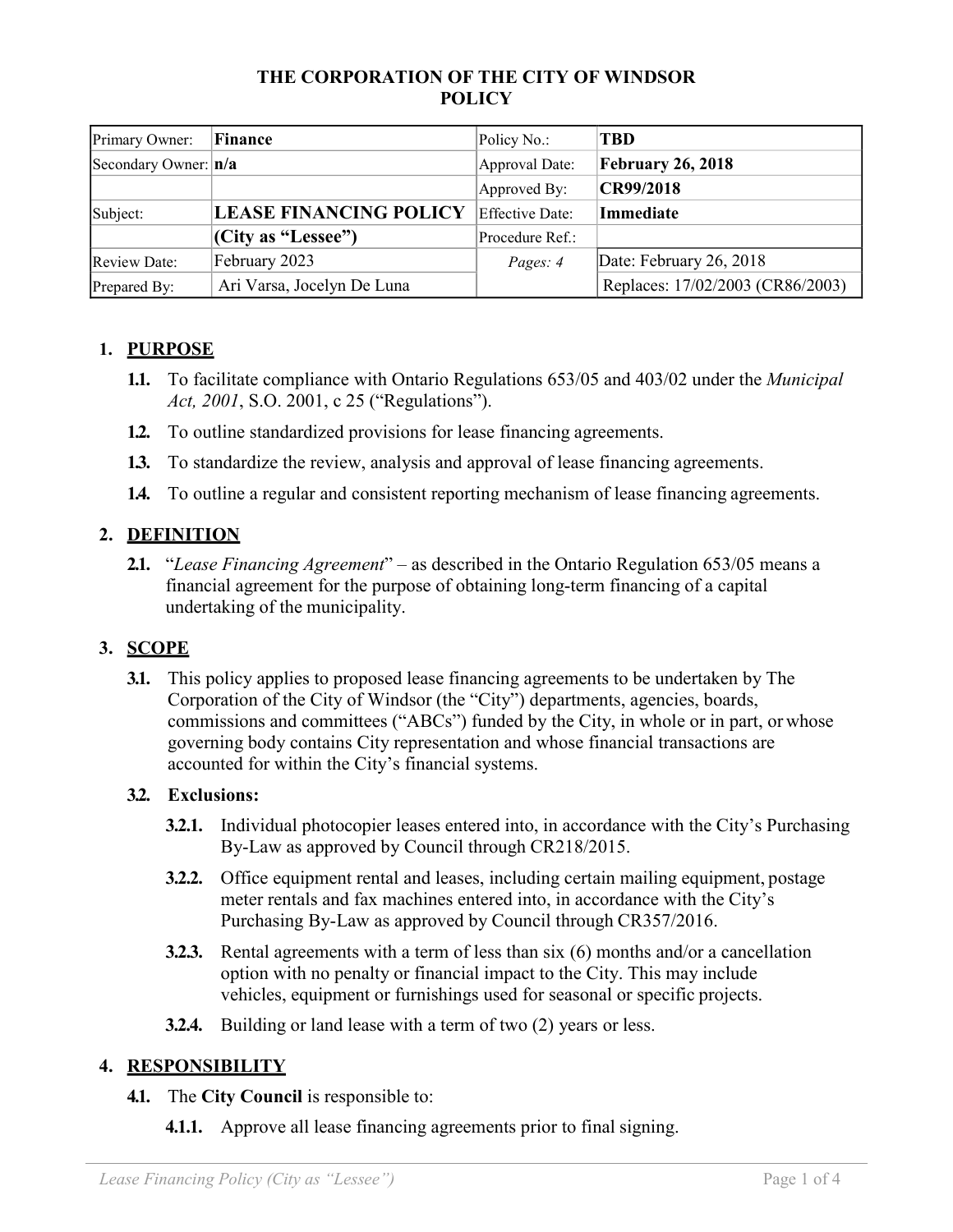- **4.1.2.** Authorize the Chief Administrative Officer & City Clerk to sign all lease financing agreements subject to administrative review and approval.
- **4.2.** The **Chief Administrative Officer (CAO)** is responsible to:
	- **4.2.1.** Sign all lease financing agreements as approved by Council**.**
- **4.3.** The **Chief Financial Officer (CFO)/City Treasurer**, or designate, is responsible to:
	- **4.3.1.** Review proposed lease financing agreements to ensure compliance with legislative requirements and this policy.
	- **4.3.2.** Prepare a report to Council, which evaluates the financial costs and other potential risks associated with proposed lease financing agreements.
	- **4.3.3.** Undertake a detailed financial analysis with respect to the proposed leases, where applicable. Obtain external independent financial advice, if the threshold of the proposed transaction so warrants.
	- **4.3.4.** Liaise with the City Solicitor, or designate, to obtain legal advice with respect to the proposed lease financing agreement and obtain external independent legal advice, if the threshold of the proposed transaction so warrants.
	- **4.3.5.** If the City enters into one or more lease financing agreements within a fiscal year, prepare and present to Council within the fiscal year, or more frequent upon Council request a detailed report containing the following information as per O. Reg. 653/05, s.11 (1), subsection (2):
		- A description of the estimated proportion of the total financing arrangements of the municipality that is undertaken through lease financing agreements to the total long-term debt of the municipality and a description of the change, if any, in that estimated proportion since the previous year's report;
		- A statement by the treasurer as to whether, in his or her opinion, all lease financing agreements were made in accordance with the statement of lease financing policies and goals adopted by the municipality; and
		- Any other information that the Council may require or that, in the opinion of the treasurer, should be recorded.
	- **4.3.6.** Present all proposed lease agreements to Council for final approval.
	- **4.3.7.** Log and monitor lease agreements, where applicable.
	- **4.3.8.** Direct the review of this policy, at a minimum every five (5) years, and recommend updates as required.
- **4.4.** The **City Solicitor,** or designate, is responsible to:
	- **4.4.1.** Provide legal advice with respect to proposed lease financing agreements, where applicable.
- **4.5.** The **City Clerk,** or designate, is responsible to:
	- **4.5.1.** Sign all lease financing agreements as approved by Council.
	- **4.5.2.** Maintain lease financing agreement records accordingly.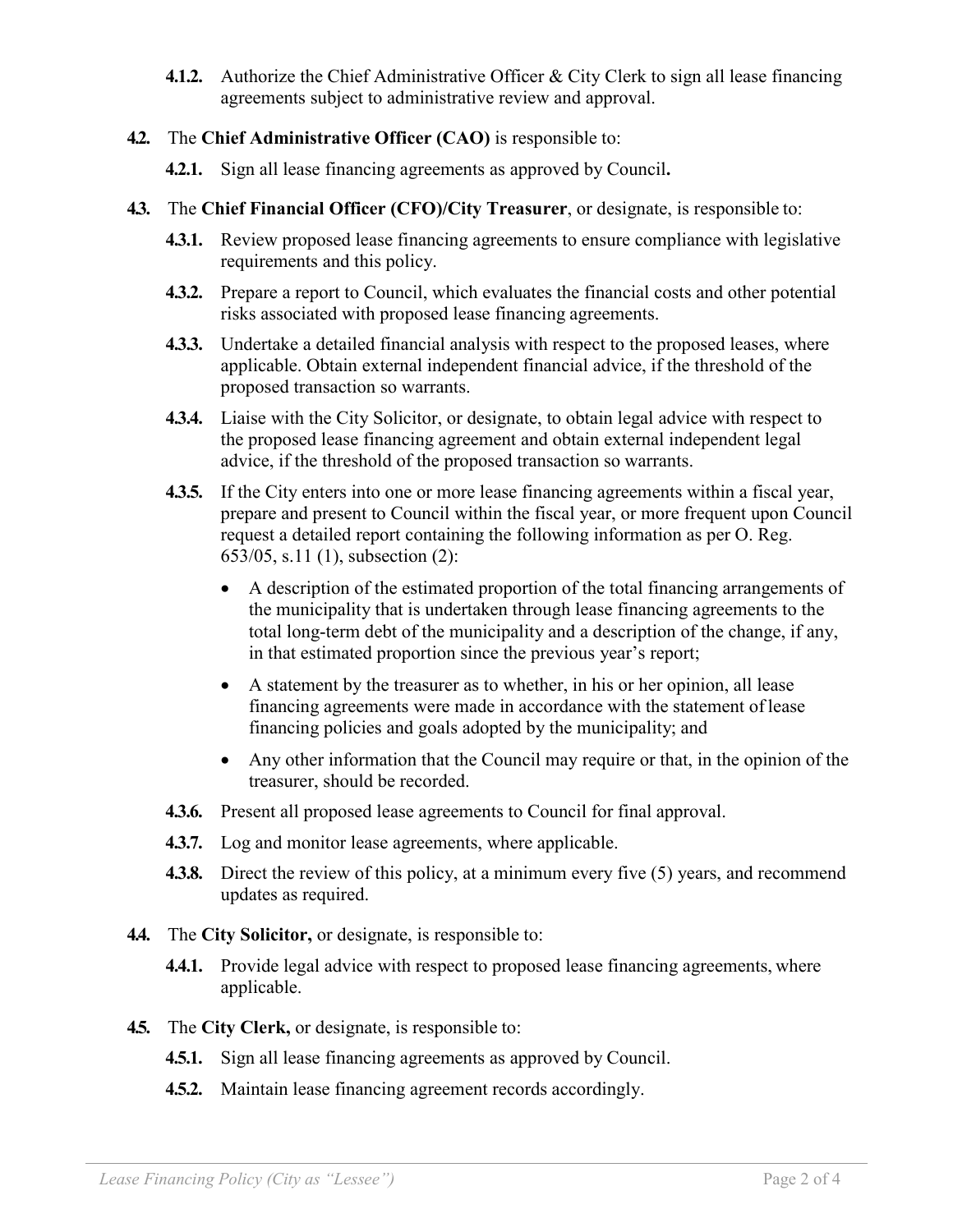#### **4.6.** The **Executive Directors (and ABC equivalents)** or designates are responsible to:

**4.6.1.** Submit, to the CFO/City Treasurer, all proposed lease financing agreements for review, to ensure compliance with the legislative requirements and this policy, and for reporting to Council.

## **5. GOVERNING RULES AND REGULATIONS**

- **5.1.** The City of Windsor strategy, with respect to lease financing (Budget Resolution B41- 2002), is to generally refrain from entering into material lease financing agreements, and that where any such lease financing agreements are deemed necessary, that such lease financing agreements be limited to specific circumstances.
- **5.2.** The following evaluation and analysis process must be performed for proposed lease agreements, and as defined by Section 4.1.1, City Council must also approve all lease agreements that are subject to this policy.
	- **5.2.1.** The sum of all payments is \$100,000 or less:
		- **5.2.1.1.** Any proposed lease financing agreement where the sum of all payments is \$100,000 or less, there is no requirement to undertake a detailed financial or legal analysis.
	- **5.2.2.** The sum of all payments is between \$100,001 to \$999,999:
		- **5.2.2.1.** Any proposed lease financing agreement where the sum of all payments is expected to be between \$100,001 to \$999,999, an internal financial and legal review must be undertaken, including a buy versus lease analysis and consideration of risks associated with the proposed lease financing agreement.
		- **5.2.2.2.** The proposed lease agreement must include a schedule of all fixed amounts of payment, if any, required under the lease and that may be required under any possible extensions or renewals of the lease.
	- **5.2.3.** The sum of all payments is \$1,000,000 or greater:
		- **5.2.3.1.** Any proposed lease financing agreement where the sum of all payments is expected to be equal to or greater than \$1,000,000, in addition to the requirements in Section 5.2.2, the need for external independent financial and legal advice shall also be considered. As external financial and legal expertise will incur a cost, each lease financing agreement will be reviewed on a case by case basis considering complexity and risk.

# **5.3. All resolutions of Council approving of leases are to contain a statementthat:**

"*in the opinion of the CFO/ City Treasurer and the City Council the proposed lease financing agreement will not materially impact the debt and financial obligation limit of the City of Windsor, and its risks, in combination with all the other lease financing agreements of that category entered into or proposed to be entered into this year by The Corporation of the City of Windsor, will not result in a material impact for the community".*

**5.4.** As Council recognizes that there are inherent risks associated with lease financings, compliance with this policy will facilitate that the necessary due diligence is undertaken by administration in the review of all lease financing agreements and that Council is provided